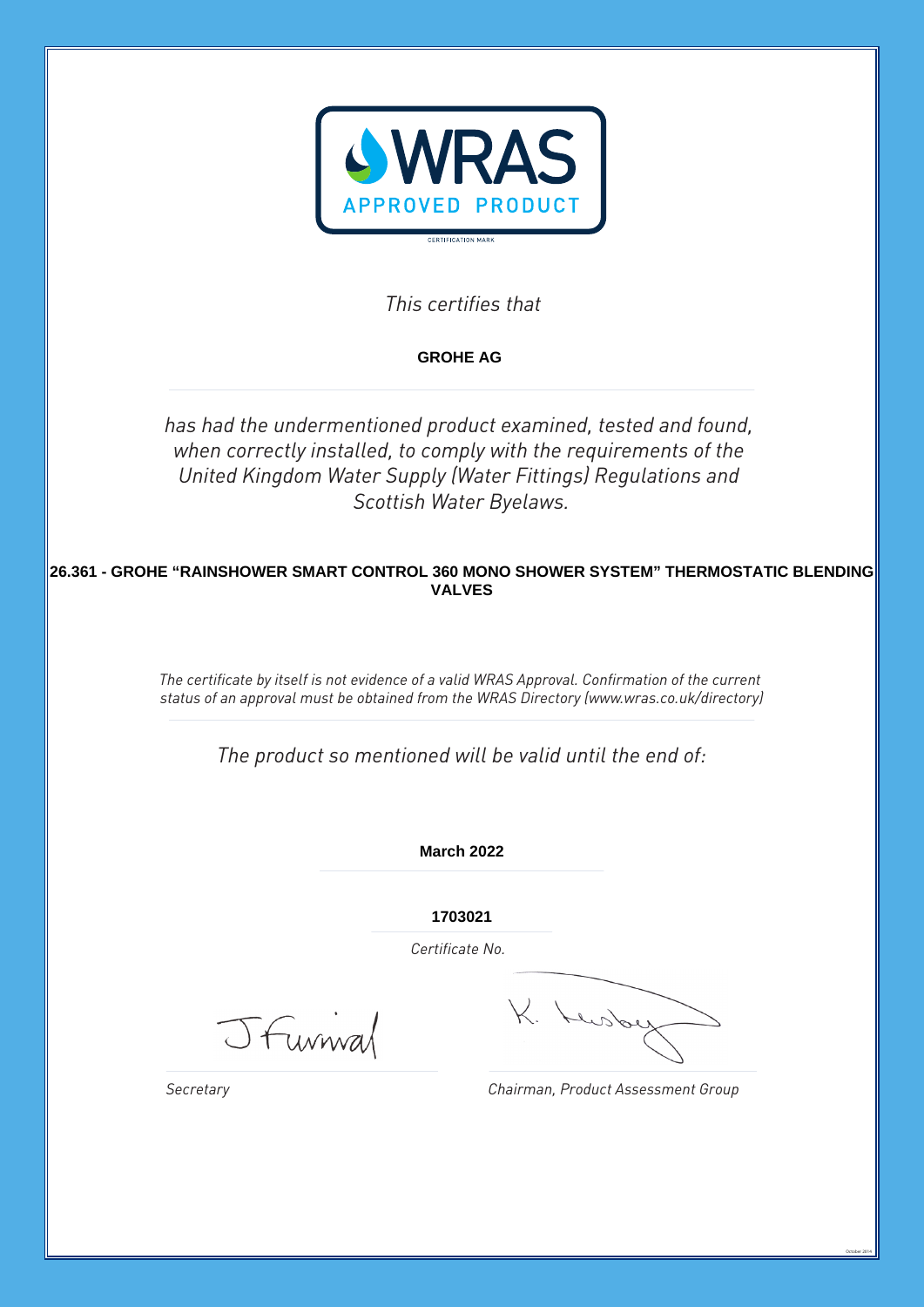

15<sup>th</sup> March 2017

Grohe AG Industriepark Edelburg, 58675 Hemer, Germany

Water Regulations Advisory Scheme Ltd. Unit 13, Willow Road, Pen y Fan Industrial Estate, Crumlin, Gwent NP11 4EG

# **Approval Number: 1703021**

Dear Sir/Madam

**1.** Production samples of the products described in Approval Information ("Products") have been subjected to relevant mechanical and water quality tests contained in the "Regulators' Specifications" for the purposes of your application for WRAS Approval.

**2.** After considering the test reports and examining the Product/s, The Water Regulations Advisory Scheme Ltd. ("WRAS Ltd" / "WRAS") finds that their use, when correctly installed (see paragraph 3) complies with the requirements of The Water Supply (Water Fittings) Regulations 1999, The Water Supply (Water Fittings) (Scotland) Byelaws 2014, The Water Supply (Water Fittings) Regulations (Northern Ireland) 2009 and all other applicable WRAS requirements from time to time.

The non-metallic materials of construction, in contact with the water, are suitable for contact with wholesome water intended for domestic purposes having met the requirements of BS 6920-1: 2000 and/or 2014 'Suitability of non-metallic products for use in contact with water intended for human consumption with regard to their effect on the quality of the water.

WRAS Approvals are granted subject to and in accordance with the Standard Terms and Conditions of WRAS Fittings Approval as amended from time to time ("**Standard Terms of Approval**"). You have confirmed your acceptance of the Standard Terms of Approval by submitting your application for WRAS Approval. A copy of the current Standard Terms of Approval are attached to this letter as Appendix B and are also available from the WRAS website: [www.wras.co.uk.](https://www.wras.co.uk)

Terms defined in the Standard Terms of Approval shall have the same meaning in this letter unless the context otherwise requires.

**3.** Installation Requirements & Notes (IRNs) are set out in Appendix A. WRAS Product Approvals may include one or more IRNs, which must be followed by the installer to ensure that the product is installed correctly to comply with The Regulations and Byelaws. Since the incorrect installation of products could result in contravention of the Regulations or Byelaws requirements, **the attention of your customers should be drawn to any IRNs.**

**4.** Please note that the use of the Products described in any particular area of supply is at the discretion of the Water Undertaker in that area.

**5.** Approval Holders may quote in their sales literature that WRAS **finds that the use of these products, when correctly installed, will not contravene the requirements of** The Water Supply (Water Fittings) Regulations 1999, The Water Supply (Water Fittings) (Scotland) Byelaws 2014, The Water Supply (Water Fittings) Regulations (Northern Ireland) 2009. **6.** The "WRAS Approved Product" logos are certification marks registered under the Trade Marks Acts 1994 ("**Certification**

**Marks**"). Approval Holders may use the Certification Marks in accordance with the Standard Terms of Approval.

**7.** Please verify the details of your Product as set out in the approval information and advise us of any discrepancies by no later than **15 th April 2017**

Yours Faithfully

Jason Furnival Secretary, Product Approval Group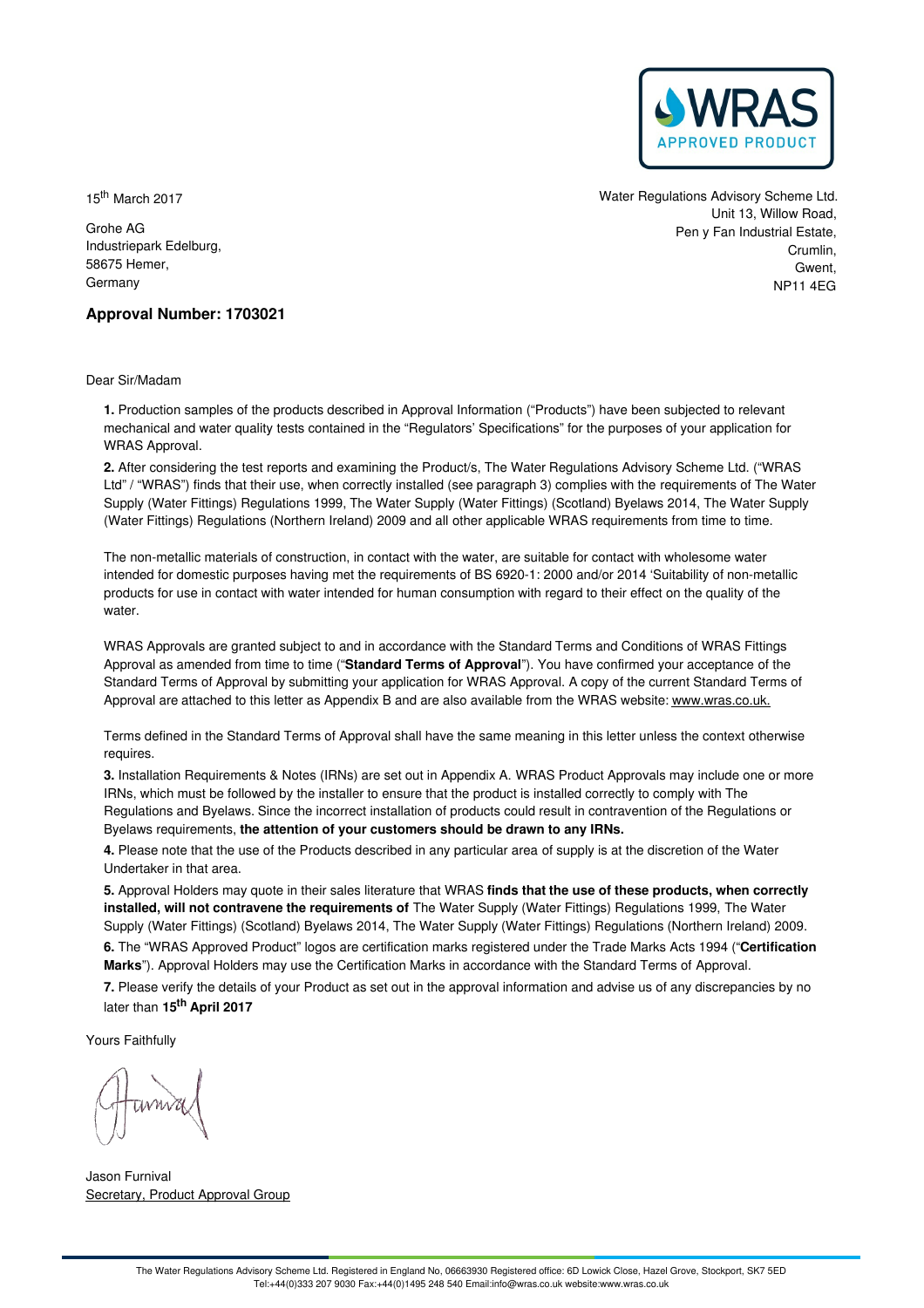# **APPROVAL INFORMATION**

| Validity dates:                    | This approval is valid for fittings (as listed below in model) manufactured AND installed between<br>March 2017 & March 2022                                                                                                                                                                                                                                                                                                                                                                                                                                                                                                                                                                                                                                                                                      |
|------------------------------------|-------------------------------------------------------------------------------------------------------------------------------------------------------------------------------------------------------------------------------------------------------------------------------------------------------------------------------------------------------------------------------------------------------------------------------------------------------------------------------------------------------------------------------------------------------------------------------------------------------------------------------------------------------------------------------------------------------------------------------------------------------------------------------------------------------------------|
| Section Number:                    | 2010                                                                                                                                                                                                                                                                                                                                                                                                                                                                                                                                                                                                                                                                                                                                                                                                              |
| Section title:                     | <b>VALVES - BLENDING, THERMOSTATIC.</b>                                                                                                                                                                                                                                                                                                                                                                                                                                                                                                                                                                                                                                                                                                                                                                           |
| Installation<br>requirement notes: | R001, R040<br>(IRN's are set out in Appendix A)                                                                                                                                                                                                                                                                                                                                                                                                                                                                                                                                                                                                                                                                                                                                                                   |
| Product description:               | Wall mounted, exposed, thermostatic blending valve (chrome plated brass). The flow is controlled to<br>the shower handset or overhead shower via independent 'detent' (push to on push to off) headworks,<br>that also incorporates a quarter turn ceramic disc (rotary control) to adjust the volume of water. The<br>temperature is controlled independently via a thermostatic cartridge with a dome type operating<br>member that incorporates a manual override button. Both inlets and outlet to the shower hose and<br>handset incorporate a single check valve cartridge (suitable for backflow prevention against Fluid<br>Category 3). The product is supplied with a shower hose and handset, as well as an overhead shower.<br>Maximum working pressure 10.0 Bar. Maximum operating temperature 60°C. |
| Size:                              | $\frac{1}{2}$ " BSP (M)                                                                                                                                                                                                                                                                                                                                                                                                                                                                                                                                                                                                                                                                                                                                                                                           |
| Identification Marking:            | Grohe logo on the handset, overhead shower and the body of the valve.                                                                                                                                                                                                                                                                                                                                                                                                                                                                                                                                                                                                                                                                                                                                             |
| Factor:                            | Grohe AG                                                                                                                                                                                                                                                                                                                                                                                                                                                                                                                                                                                                                                                                                                                                                                                                          |
| Model:                             | 26.361 - Grohe "Rainshower Smart Control 360 MONO shower<br>system"                                                                                                                                                                                                                                                                                                                                                                                                                                                                                                                                                                                                                                                                                                                                               |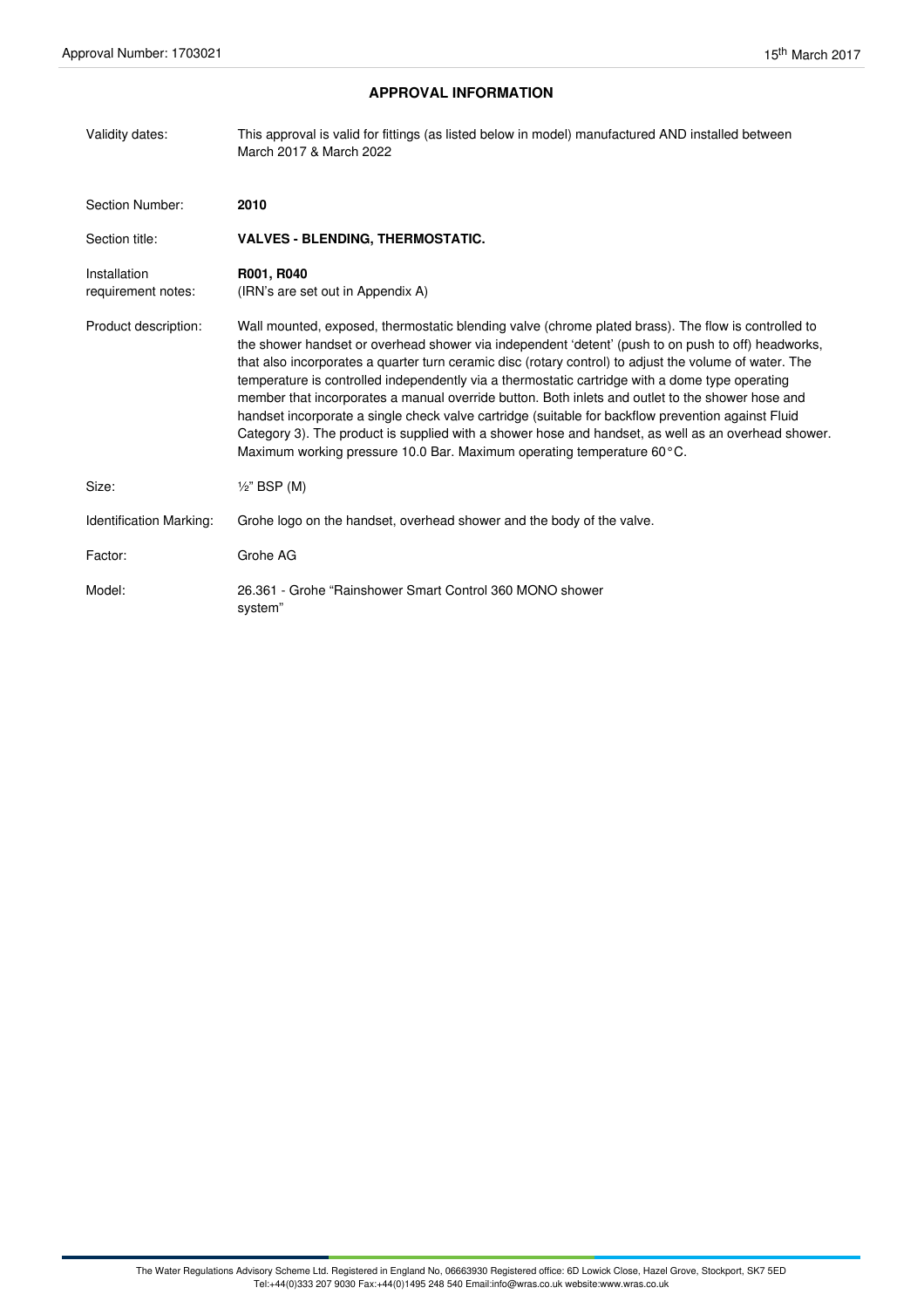# **APPENDIX A**

# **INSTALLATION REQUIREMENTS & NOTES**

You are advised to draw customers' attention to the installation requirements and notes set out below which must be followed to ensure that the fittings described above are installed in accordance with the requirements of the Regulations and Byelaws:

# **IRN R001**

See text of entry for Installation Requirements or Notes.

# **IRN R040**

# **Schedule 2-15 (1)**

The fitting, or outlet supplied by the fitting, shall be installed so that its outlet discharges above the spill-over level of any fixed appliance as indicated below: -

## **For backflow protection in domestic premises or installations up to, and including, Fluid Category 3.**

| Size of tap or combination fitting.             | 2.<br>Vertical distance of outlet above spill-over level. |
|-------------------------------------------------|-----------------------------------------------------------|
| 1. not exceeding 1/2in                          | 20 <sub>mm</sub>                                          |
| 2. exceeding 1/2in but not exceeding 3/4in 25mm |                                                           |
| 3. exceeding ¾in                                | 70 <sub>mm</sub>                                          |
|                                                 |                                                           |

If the fitting cannot be installed as indicated in the table it shall be installed: -

a) with an approved double check valve assembly or some other no less effective backflow prevention device immediately upstream of the inlet; or

b) so that it draws water by gravity only from a cistern, or cylinder having a permanently open vent pipe, and the distributing pipe supplies no other fittings (other than a draining tap) at a lower level.

## **For backflow protection in premises or installations up to, and including Fluid Category 5.**

The vertical distance of the outlet above the spill-over level shall be not less than 20 mm or twice the diameter of the inlet pipe to the fitting, whichever is the greater.

If the fitting cannot be installed as indicated it shall be installed with a backflow prevention arrangement suitable for the Fluid Category.

## **Taps incorporating a hose union outlet**

If the outlet of the tap assembly is designed to accommodate the attachment of a flexible hose and therefore potentially compromise the required AUK3 air gap, alternative Fluid Category 5 backflow protection is required, as the AUK3 air gap provided by the tap would not apply.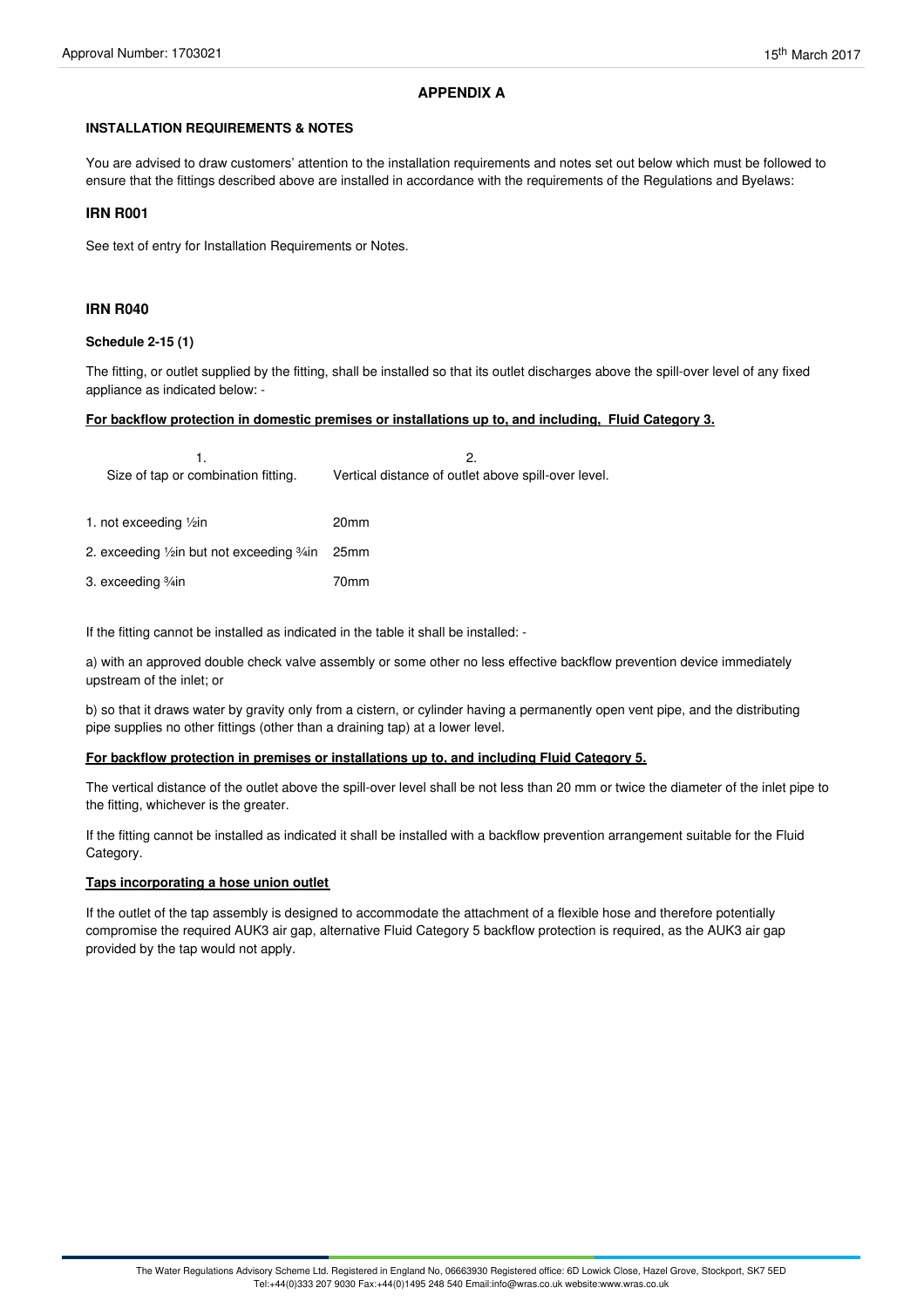# **APPENDIX B - Standard Terms of Approval**

# **STANDARD TERMS & CONDITIONS OF WRAS PRODUCT APPROVAL**

The Water Regulations Advisory Scheme (WRAS) administers the WRAS Product Approval and Material Approval Scheme on behalf of the UK Water Supply Industry.

WRAS Approval of products is granted subject to the following standard conditions, which holders of approvals accept on signing the WRAS Approval application form (Form F2).

### **1. Introduction**

**1.1.** The WRAS Approval Scheme and the WRAS Product and Materials Directory are owned and operated by the Water Regulations Advisory Scheme Ltd ("WRAS Ltd" or "WRAS").

**1.2.** WRAS Approvals are granted by the WRAS Product Assessment Group ("PAG"). Members of the PAG are suitably experienced representatives of the UK Water Supply Industry appointed by the WRAS Technical Committee.

**1.3.** In these Standard Terms of Approval, the following definitions shall apply:

**"Agent"** means any third party agent nominated by the Applicant for the purposes of the Application and whose details are set out in section 4 of the Application Form;

**"Applicant"** means any person, company or other organisation / entity that applies for WRAS Approval in respect of a Product;

**"Application"** means an application for WRAS Approval;

**"Application Form"** means the F2 application form to be used when applying for WRAS Approval and which can be found on the WRAS website www.wras.co.uk;

**"Approval" / "WRAS Approval"** means approval granted by WRAS on behalf of UK Water Suppliers once WRAS is satisfied that the Product complies with the requirements of the Water Supply (Water Fittings) Regulations 1999 and BS 6920 and any other applicable requirements from time to time;

**"Approval Holder"** means the holder of an existing WRAS Approval, which includes holders of both Primary Approvals and Secondary Approvals;

**"Approval Period"** has the meaning set out in clause 3.5;

**"Approved Product"** means any water fitting, plumbing product, material or component which is the subject of an existing WRAS Approval;

**"Approval Letter"** means the letter from WRAS to the Applicant confirming the grant of WRAS Approval in respect of a Product;

**"Approval Scheme Installation Requirements and Notes"** means any installation requirements and notes issued by WRAS as part of a WRAS Approval;

**"Certification Mark"** has the meaning set out in clause 20.1;

**"Committee"** means the WRAS Technical Committee;

**"Directory"** means the WRAS Product & Material Directory;

**"Event Outside Our Control"** means any act or event beyond WRAS's reasonable control, including without limitation strikes, lock-outs or other industrial action by third parties, civil commotion, riot, invasion, terrorist attack or threat of terrorist attack, war (whether declared or not) or threat or preparation for war, fire, explosion, storm, flood, earthquake, subsidence, epidemic or other natural disaster, or failure of public or private telecommunications networks [or impossibility of the use of railways, shipping, aircraft, motor transport or other means of public or private transport;

**"Factor"** a factor is generally an organisation that did not manufacture the Product, typically being a retailer, reseller or wholesaler;

**"Primary Approval"** means an Approval granted pursuant to the first Application for a Product and any subsequently renewals of that first Approval;

**"Product"** means any water fitting, plumbing product, material or component submitted to WRAS for WRAS Approval;

**"Sample"** samples of the Product to be sent to WRAS for evaluation as part of the Application;

**"Scheme"** means the Water Regulations Advisory Scheme;

**"Secondary Approval"** means an Approval granted pursuant to a second Application for a Product; a Secondary Approval relies on the existence of a Primary Approval and is typically used where the Product has been re-branded but maintains the same mechanical specifications as the Product submitted for Primary Approval and therefore does not require any further mechanical or materials testing;

**"Standard Terms of Approval"** these standard terms and conditions of WRAS Approval as amended from time to time in accordance with clause 24.2;

**"Test Facility"** means any WRAS suitably accredited test laboratory;

**"WRAS Guidance"** means the WRAS Product Approval Guidance available on the WRAS website www.wras.co.uk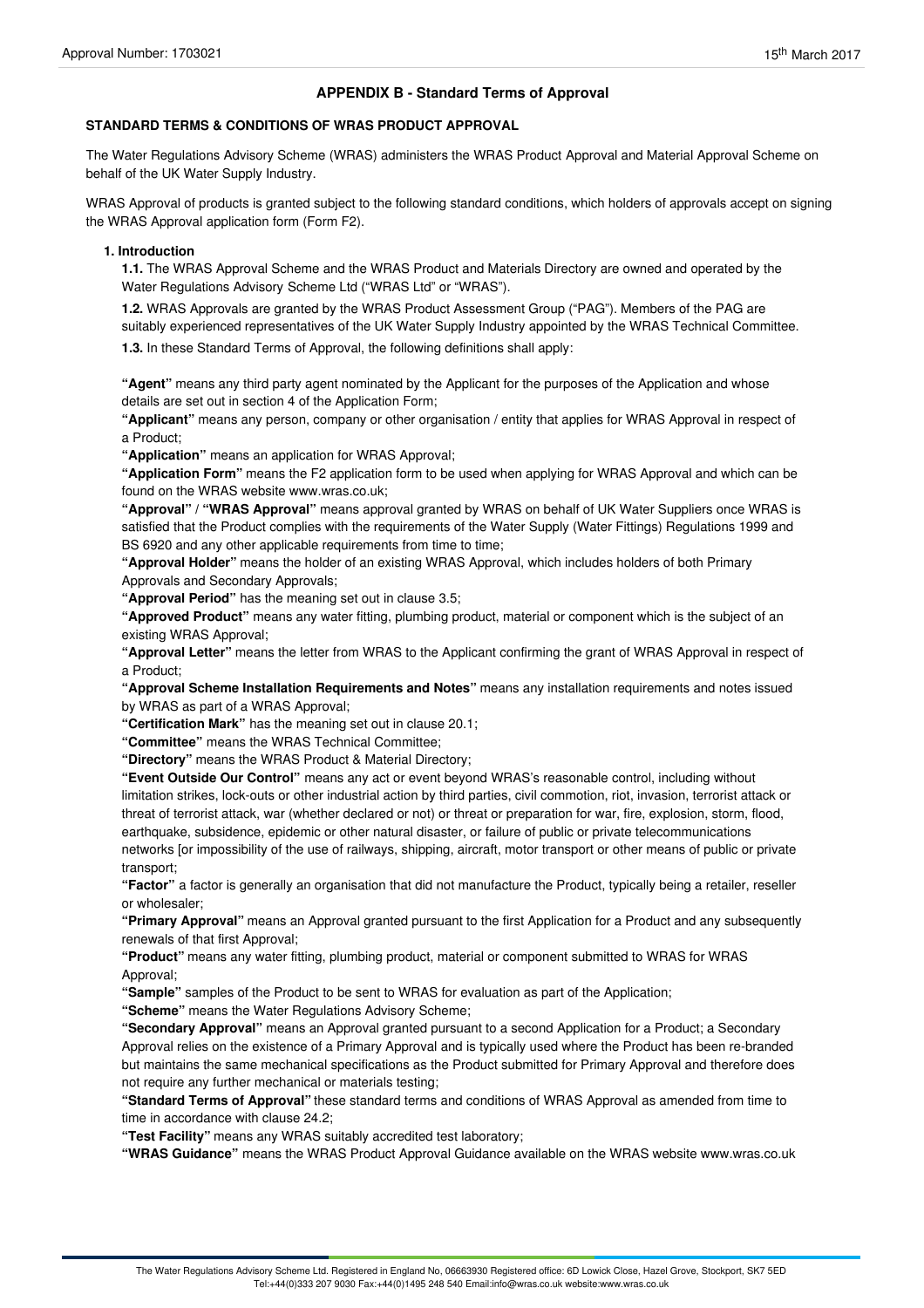## **2. Obligations of the Applicant & Approval Holder**

**2.1.** It is the responsibility of Applicants to ensure that they are familiar with and comply at all times with the requirements of the Scheme as detailed in both these Standard Terms of Approval and in the WRAS Guidance.

**2.2.** The Applicant recognises, accepts and complies with the roles and responsibilities of Applicants seeking WRAS Approval, as detailed in the "Overview of the roles & responsibilities of those parties involved in the process for gaining WRAS product approval" document which is available on the WRAS website www.wras.co.uk. For the avoidance of doubt, WRAS shall not be responsible for the acts or omissions of any test laboratory or any other third party involved in the WRAS Approval process.

**2.3.** The Applicant warrants the accuracy and completeness of all information contained in the Application and any other information now or subsequently provided to by the Applicant or its Agents to WRAS and/or the Test Facility in pursuance of the Application and confirms that none of this information is or may be construed as misleading in any way. WRAS accepts no liability for any losses or any other damage arising from incomplete or incorrect information provided by the Applicant.

**2.4.** The Applicant / Approval Holder undertakes to WRAS as follows:

**2.4.1.** to co-operate fully with WRAS and its employees and agents in relation to the Application process and any subsequent audit that WRAS may consider necessary and to provide WRAS with all such relevant information (including samples and evidence of the purchase of products and materials such as goods receipts) as may be required by WRAS from time to time;

**2.4.2.** to notify WRAS of any changes to contact details (including current email addresses), company details or business changes that relate to the Approved Product;

**2.4.3.** to notify WRAS immediately of any changes relating to the Application / Approved Product, its manufacture, intended use or method of installation which could affect the compliance of the Product or its Approval by WRAS;

**2.4.4.** to ensure that no changes or modifications to the Application / Approved Product, markings, assembly or range of products/fittings, including changes, substitutions or modification to the materials of construction, components or sub assemblies ("Modifications") are made without the Applicant / Approval Holder first notifying WRAS. Modifications include but shall not be limited to design changes, changes in materials and/or suppliers of materials, changes to the site of manufacture and changes to marking;

**2.4.5.** to provide WRAS with full details of any proposed Modifications and if required, supply Samples for testing and reassessment. Failure to comply with this condition will immediately invalidate a previously granted Approval. WRAS also reserves the right to withdraw an Approval with immediate effect where WRAS considers that the Modification may affect the validity of an existing Approval for any reason;

**2.4.6.** to ensure that all products bearing the Certification Mark conform exactly with the Sample in respect of which WRAS Approval has been granted ("Approved Sample") and so that each product/unit manufactured by or on behalf of the Approval Holder which is to be attributed with WRAS Approval is capable of satisfying all of the same tests and other criteria applied to the Approved Sample;

**2.4.7.** to adhere to these Standard Terms of Approval in relation to all Approved Products.

**2.5.** The Approval Holder accepts that the Approval granted may be subject to audit by WRAS Ltd, either as part of routine or investigative auditing activity and the Approval Holder shall co-operate fully with WRAS for this purpose. The Approval Holder shall reimburse WRAS for all reasonable costs incurred in connection with the audit.

**2.6.** It is the Approval Holder's responsibility to draw the attention of purchasers and installers to any installation requirements or notes that apply to their Approved Products, assemblies or range of products as a condition of Approval and to advise them that failure to install in accordance with these requirements will invalidate their approval and could result in contravention of the Water Supply (Water Fittings) Regulations 1999, The Water Supply (Water Fittings) (Scotland) Byelaws 2014 and Water Supply (Water Fittings) Regulation (Northern Ireland) 2009.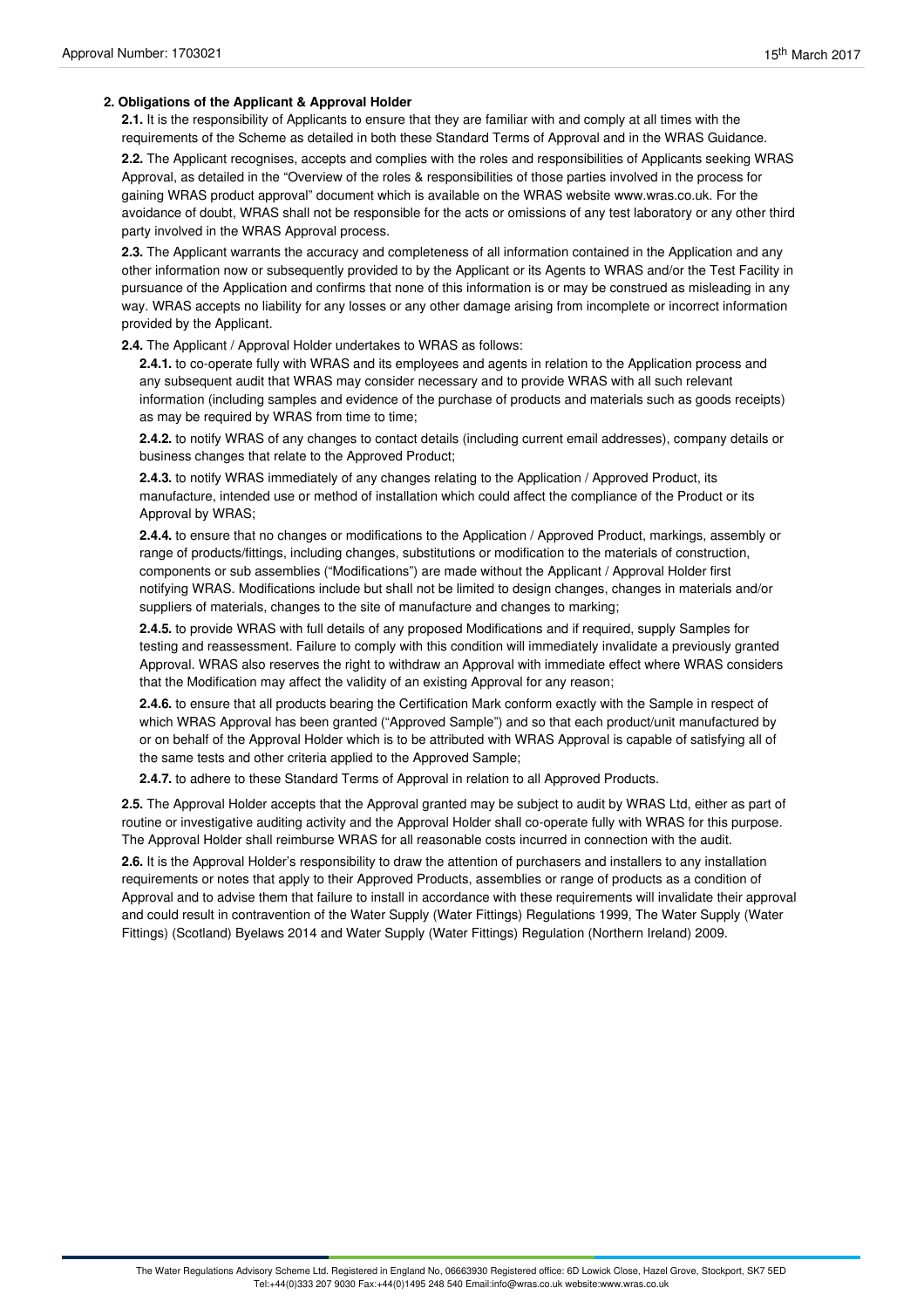### **3. WRAS Product Approvals**

**3.1.** These Standard Terms of Approval form the agreement between WRAS and the Applicant / Approval Holder in respect of Applications and Approvals.

**3.2.** WRAS Approvals are only granted to those Products, assemblies or ranges of Products which satisfy the Regulators' Specification and requirements of the Water Supply (Water Fittings) Regulations 1999, The Water Supply (Water Fittings) (Scotland) Byelaws 2014 and Water Supply (Water Fittings) Regulation (Northern Ireland) 2009 and any other applicable requirements of WRAS from time to time. WRAS Approvals are granted at the sole discretion of the UK Water Suppliers acting through their representatives on the Committee and its sub-group, PAG. No liability is accepted by WRAS Ltd, the Committee or PAG to any party which may arise as a result of a refusal to grant an Approval or revocation of an existing Approval.

**3.3.** WRAS Approval indicates that provided the Product is installed in accordance with the manufacturer's instructions and any Approval Scheme Installation Requirements and Notes, the UK Water Suppliers accept that it is 'of an appropriate quality and standard' in accordance with Regulation/Byelaw 4(1)(a) of the Water Supply (Water Fittings) Regulations 1999, The Water Supply (Water Fittings) (Scotland) Byelaws 2014 and Water Supply (Water Fittings) Regulation (Northern Ireland) 2009.

**3.4.** WRAS Approval will only be granted to production Samples. A prototype or preproduction Sample may only be submitted for 'approval in principle', and retesting may be required when submitted as a production Sample.

**3.5.** Unless terminated or extended in accordance with these Standard Terms of Approval, each WRAS Approvals is valid for the five year term stated in the Approval Letter ("Approval Period").To extend a WRAS Approval beyond the initial five year term, the Approved Product must be re-assessed and where necessary re-tested before expiry of the current five year term. Approval Holders will be advised that the Product is due for re-assessment by email or letter but it remains the sole responsibility of the Approval Holder to maintain a current and valid WRAS Approval

**3.6.** Only Products which have been tested appropriately, approved and listed by the Scheme are WRAS Approved Products®.

**3.7.** Only those Products described and listed under the heading 'model' in the approval documentation and Directory entry, are approved by WRAS and covered by the scope of the Approval.

**3.8.** The scope of an Approval does not extend to rebranded products unless otherwise agreed by WRAS.

**3.9.** Approval Holders must ensure that individually Approved Products, components and materials incorporated or used in the construction of their approved product retain their Approval throughout the Approval period of their approved product. Where Modifications are required WRAS must be informed and the Modifications approved in accordance with clause 2.4.4 and 2.4.5 above).

**3.10.** Where an Approved Product has its Approval renewed up to nine months before the current approval expires, the renewed Approval can run for five years from the date of expiry of the current one, provided that this does not conflict with the guidelines for processing Applications published in the WRAS Guidance documents.

**3.11.** An Approval is only valid if the Approved Product is manufactured and installed during the Approval Period.

## **4. Applications**

**4.1.** All applications for WRAS Approval must be submitted using the appropriate official WRAS Application form (the 'F2' form is available from the WRAS website www.wras.co.uk/approval.asp).

**4.2.** All Applications for WRAS Approval must be supported by schematic diagrams, or acceptable alternatives, which in addition to illustrating the arrangement of the Product clearly show the water supply connections, any discharge points, including overflows and waste discharges and the water pathway through the Product. Installation guides and manuals, where applicable, and photographs of the Product(s) and markings suitable for inclusion in the on-line Directory (preferably in a digital format) are also required.

**4.3.** Applicants must complete a schedule of materials (se section 10 of the Application Form). All component parts of a product, including solder, thread sealant tape, lubricant and grease, which come into contact with water which is required to be wholesome must be listed. Applications must contain all the information required by WRAS before being presented to the PAG. (See WRAS Guidance documentation for further information.)

**4.4.** The Application Form must include details of any Agents appointed by the Applicant detailing the scope of the Agent's authority. The Applicant undertakes to ratify all acts and omissions of the Agent in connection with the Application / Approval and to indemnify WRAS for any losses incurred as a result of any breach of these Standard Terms of Approval and by the Applicant and/or its Agent(s).

**4.5.** Application forms will be valid for up to 12 months from date of signature, after which time confirmation will be required that the information provided is up-to-date.

#### **5. Fees**

WRAS charges an administration fee ("WRAS Fee") for processing an Application. Details of the WRAS Fee are available from WRAS on request. Where applicants are using a Test Facility to project manage their application, WRAS will collect this fee from the Test Facility. In such cases, this fee is usually included in the charges made by the Test Facility to the Applicant, but it is the Applicant's responsibility to confirm this and to ensure that the WRAS Fee is discharged in full.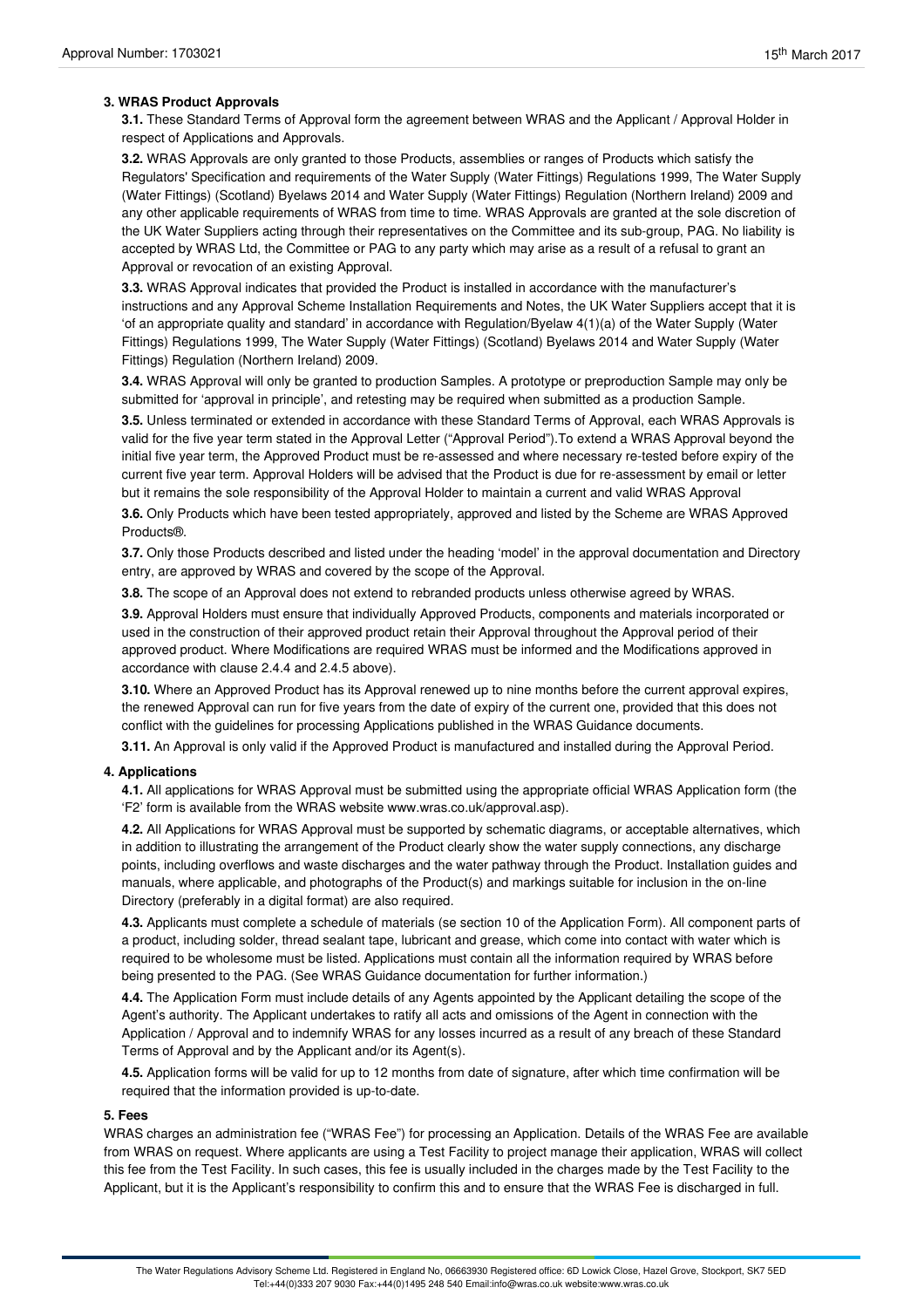# **6. Termination**

**6.1.** Either party may close an Application at any time upon giving the other party written notice.

**6.2.** In the event that an Applicant withdraws an Application they shall pay to WRAS Ltd all sums due or committed up to the date of withdrawal.

**6.3.** WRAS will retain a copy of the F2 Application Form for the entire duration of the Approval Period (including any renewal period granted by WRAS) and for up to 5 years after expiry of the Approval Period.

### **7. Ownership of documents**

**7.1.** All intellectual property owned by either party or any third independent party shall remain exclusively the property of the owner.

**7.2.** Subject to any confidential information or other intellectual property belonging to the Applicant, all Application forms are the property of WRAS Ltd.

### **8. Confidentiality**

**8.1.** Without prior written consent, both WRAS and the Applicant undertake not to divulge to any third party any information which was designated as confidential by the owner at the time it was made available ("Confidential Information").

**8.2.** It is acknowledged and agreed that WRAS shall be entitled to retain information provided by an Applicant including any test results / analyses of the Confidential Information for up to seven years following expiry of any approvals granted and/or renewed by WRAS provided that the Confidential Information is kept confidential at all times in accordance with this letter.

#### **9. Performance testing**

**9.1.** WRAS will only accept applications which include test reports covering in full the Scheme's acceptance criteria. (See WRAS Guidance documentation for further information.)

**9.2.** Products must be tested in accordance with the requirements identified in the Test Code Sheet (TCS) matrix published on the WRAS website or as notified by WRAS Ltd.

**9.3.** Where a product is an assembly of components, all individual constituent components must satisfy the TCS requirements applicable to that component and unless already WRAS Approved will require testing.

**9.4.** In the case of non-standard products clarification of the testing required should be sought from WRAS in advance.

**9.5.** The scope of an Approval is restricted to those conditions applied during testing. Consequently should an Applicant wish to obtain Approval for use with a variety of pipe materials at a range of maximum working pressures and temperatures, testing must include these variables. (See WRAS Guidance Documents for further information.)

**9.6.** Mechanical testing of products must have been completed no more than two years before the report is presented to the PAG.

## **10. Samples**

**10.1.** A Sample should have been manufactured no more than 12 months before the date of its receipt by the Test Facility (please refer to the WRAS Guidance for further information.)

**10.2.** In the case of product ranges, or products manufactured or assembled at more than one site representative Samples must be tested (please see WRAS Guidance documentation for further information).

**10.3.** Where alternative materials are used testing of these variants shall only be undertaken where they could have an impact upon the opacity, endurance or pressure testing appropriate to that product. (Please refer to the WRAS Guidance documentation for further information.)

## **11. Markings**

**11.1.** It is a condition of WRAS Product Approval that all products be adequately and consistently marked to facilitate identification. (See WRAS Guidance documentation for further information.)

## **12. Testing Failure**

**12.1.** Should a Product undergoing mechanical performance testing fail to satisfy the requirements of an individual test code sheet then a record of the failure will be reported to WRAS by the Test Facility. Complete retesting of a new Sample will be required unless WRAS accepts that replacement of the failed component or product would not affect the performance of the other tests already carried out on the Sample which failed. (See WRAS Guidance documentation for further information.)

**12.2.** Should a replacement Sample subsequently fail the same test then it is deemed to be an outright failure and will be reported as such to the PAG. If the replacement fails a different test it is considered to be a first failure and treated as a failure during testing.

## **13. Modified replacement samples**

**13.1.** If a Product fails to satisfy the requirements of an individual test code sheet and is then modified, the Applicant must provide a declaration detailing the nature and full extent of all modifications. In such cases the status of any earlier testing should be clarified with WRAS.

**13.2.** Where a modified Product is re-tested it is only deemed to be an outright failure if two failures are recorded for the same test.

The Water Regulations Advisory Scheme Ltd. Registered in England No, 06663930 Registered office: 6D Lowick Close, Hazel Grove, Stockport, SK7 5ED Tel:+44(0)333 207 9030 Fax:+44(0)1495 248 540 Email:info@wras.co.uk website:www.wras.co.uk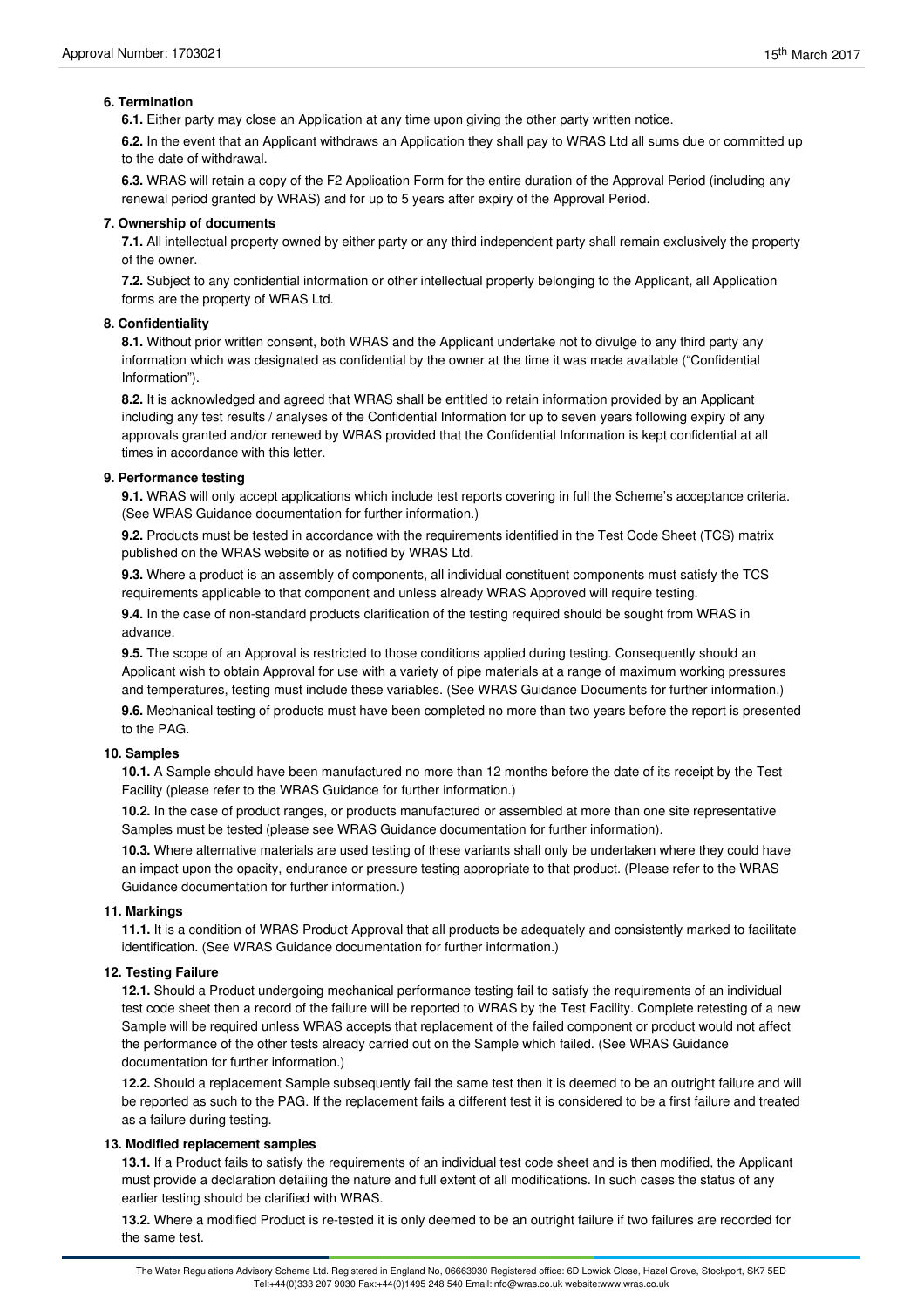## **14. Failure of samples representing a product range**

**14.1.** Failure of one Sample from amongst a number of Samples representing a product range will be treated as a first failure of that particular model/size. An outright failure would only occur if the replacement example failed the same test. (Please refer to the WRAS Guidance documentation for further information).

#### **15. Failure of early audits**

**15.1.** The failure of a Product submitted for early audit will at the discretion of WRAS render the current Approval null and void and will result in the Approval being removed from the Directory.

## **16. Certificates**

**16.1.** WRAS will issue a certificate within two weeks of a product gaining Approval. Normally only one certificate per directory entry will be released however in certain circumstances (at the sole discretion of WRAS and subject to payment of an additional fee) two maybe issued. (See WRAS Guidance documents for further information.)

**16.2.** WRAS Approval certification is acceptable evidence of compliance of the Product with the requirements of Regulation/Byelaw 4. WRAS will only issue amended certification on return of the original, unless WRAS accepts that there is a genuine reason why this cannot be done.

#### **17. Directory entries**

**17.1.** Duplicate directory entries for products are not permitted.

**17.2.** All recently approved WRAS listings will be added to the on line WRAS Product & Material Directory within two weeks of them gaining Approval.

**17.3.** All expired Approvals will be deleted from the Directory within four weeks following their expiry dates.

## **18. Alterations and additions to an existing approval**

**18.1.** All requests for alterations or addition to a current Approval should be made directly to WRAS. Any controversial applications for revision to an Approval will be determined by the PAG.

**18.2.** There are no restrictions on the number of revisions that can be made to an Approval during its lifetime provided that the conditions of the Scheme are complied with.

**18.3.** Additions to an existing Approval without the need for additional testing of the Product will only be permitted if the Scheme's sampling acceptance criteria are not breached. (See WRAS Guidance documentation for further information.)

#### **19. Secondary Approvals**

Approval Holders can apply for Secondary Approvals for their Factors. (See WRAS Guidance documentation for further information.) Any Secondary Approvals granted shall be governed by these Standard Terms of Approval and the Approval Holder shall ensure that all Factors adhere to these Standard Terms of Approval.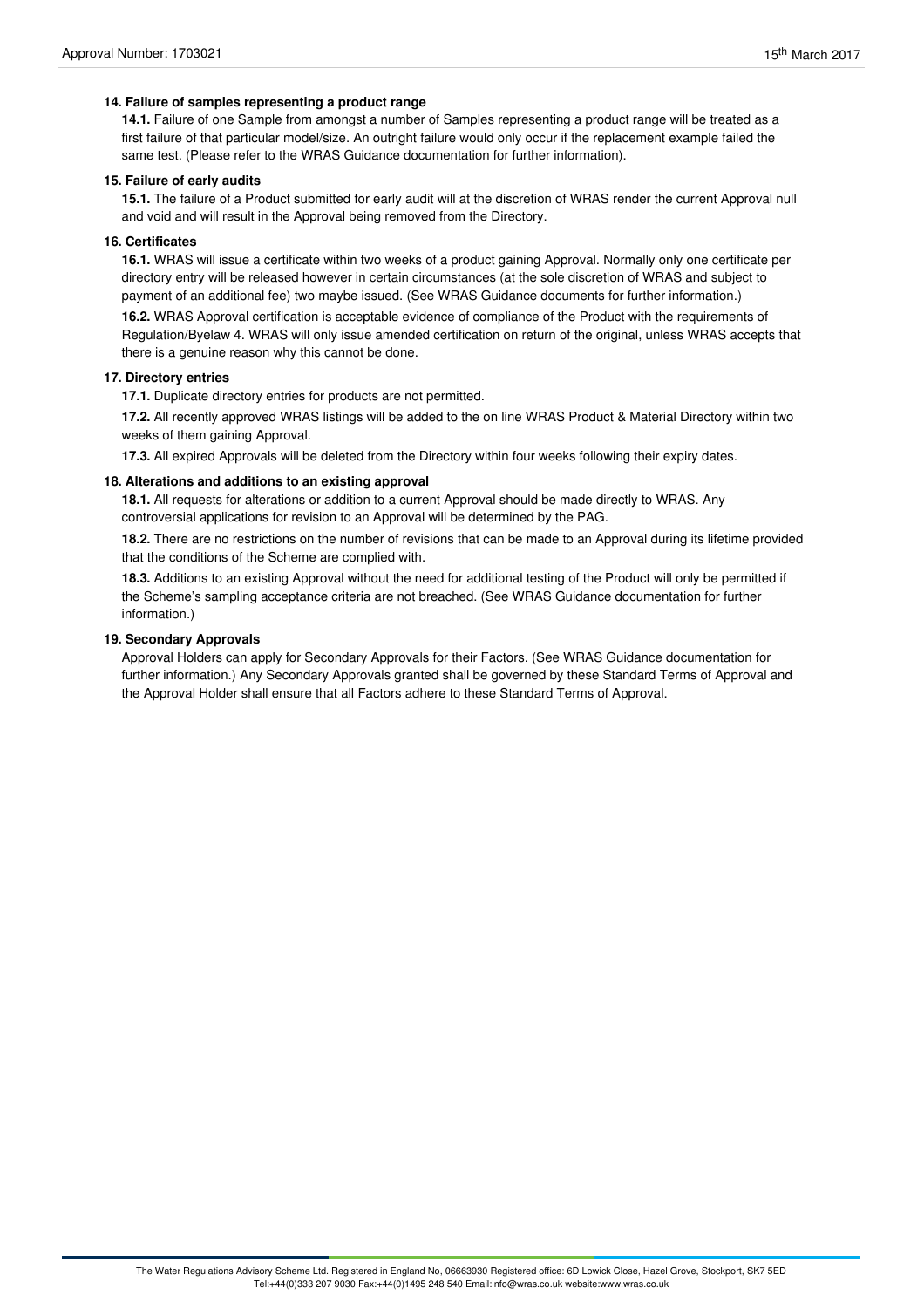## **20. WRAS Approved Product logo**

**20.1.** The "WRAS Approved Product" and WRAS Approved Material" logos are certification marks registered under the Trade Marks Acts 1994 ("Certification Marks"). Approval Holders shall be entitled to use the Certification Marks upon the licence terms set out in this clause 20 ("Licence Terms").

**20.2.** Approval Holders acknowledge that WRAS is the owner of the Certification Marks and that they shall not do anything which may be taken to indicate that they have any right or interest in the Certification Marks other than as set out in these Standard Terms of Approval.

20.3. Prior to an Approval being granted Applicants shall not use the Certification Marks or the WRAS name or logo in any publication or suggest or imply any endorsement of a particular product or range of products by the Scheme either verbally, in writing or by any other means.

**20.4.** The Certification Marks indicate that the UK Water Industry have endorsed the product detailed in the WRAS Product and Materials Directory as described in clause 3.2.

**20.5.** Approval Holders may use the Certification Marks only in respect of those Approved Products listed in the Approval Letter and only for the duration of the Approval Period applicable to those Approved Products

**20.6.** Approval Holders are entitled to use the Certification Markson the packaging, promotional literature and point of sale advertising for Approved Products.

**20.7.** Where a Certification Mark is used, it must be replicated without adaptation or alteration, save that reproducing the logo in black and white as opposed to colour is permissible.

**20.8.** The Certification Marks may only be used in connection with a product range where each individual product and/or material and/or component within that product range has been granted individual WRAS Approval.20.9 The Approval Holder shall inform its Factors and agents that any Modification or other alteration to the Approved Product may invalidate the Approval and shall inform WRAS of any Modification or other alteration as soon as this comes to the Approval Holder's attention.

**20.9.** The Approval Holder shall not sub-licence, assign, transfer or otherwise deal with the Certification Marks other than on these Licence Terms.

**20.10.** The Approval Holders shall adhere to the terms of all brand guidelines issued by WRAS from time to time. Failure to comply with all brand guidelines will immediately invalidate a previously granted Approval.

**20.11.** The Approval Holder at all times remains responsible for the correct use of the Certification Marks by its Factors.